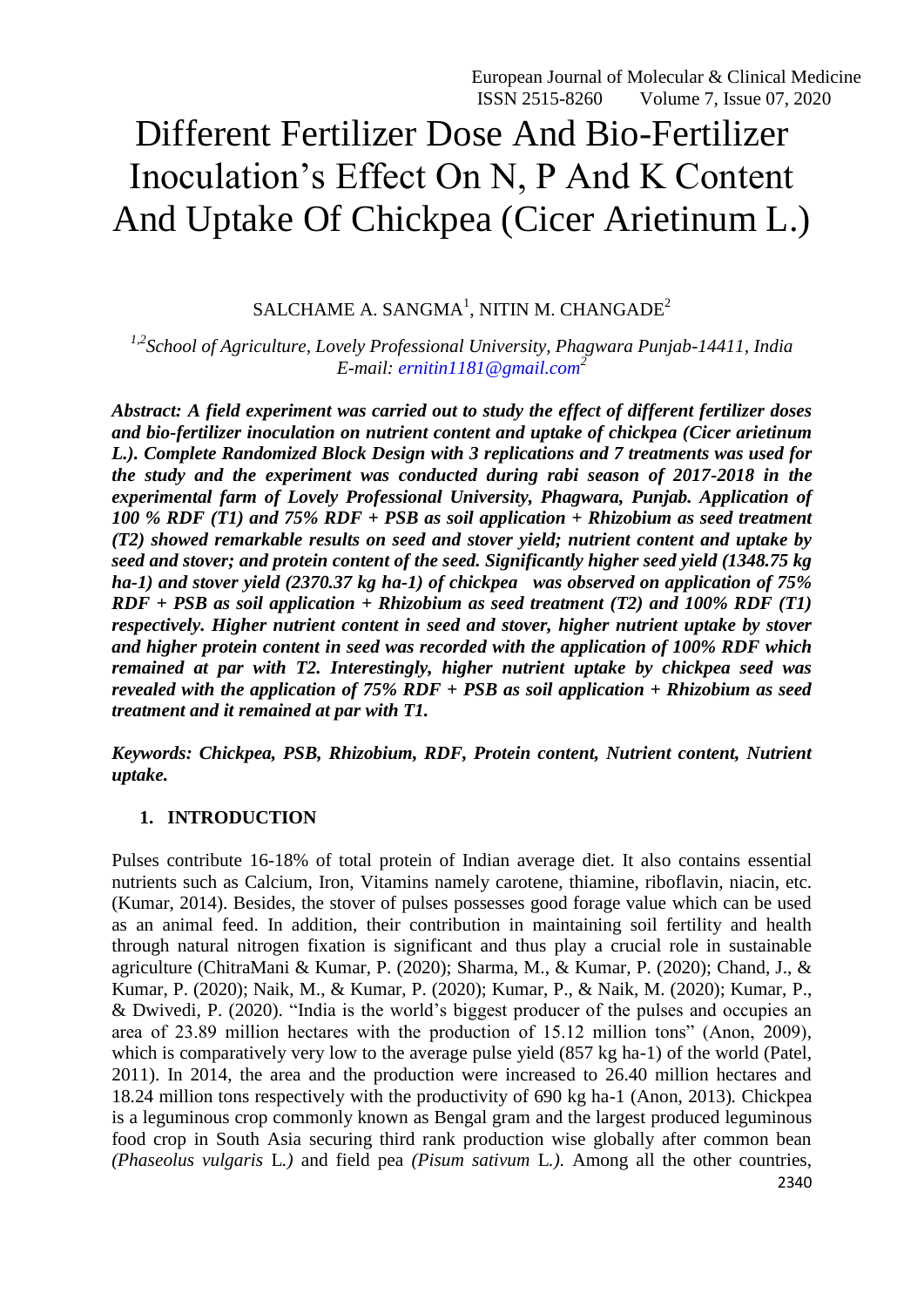India accounts for producing the largest amount of chickpea contributing 64% of the chickpea production worldwide. (Gaur et.al. 2010). Whereas in 2013, it's production in India has increased to 67% and became the major chickpea growing country in the world accounting 76% of total area. The total area employed is about 9.18 million hectares with total production of 8.22 million tons and an average productivity of 900 kg ha-1 (Anon, 2013)*.* In India, the states like Madhya Pradesh, Rajasthan, Maharashtra, Uttar Pradesh, Karnataka and Andhra Pradesh are the major producers of this crop which contributes to 92% of the production and 95% of the area in the country altogether (FAOSTAT, 2014). Although chickpea is very important pulse crop in our daily diet and also in agricultural production, its productivity is very low. The low production of this crop is because of improper utilization of fertilizers, weed competition, ill-advised time of sowing and seed rate, pest and disease management and no utilization of bio-fertilizers. The increasing demand of the population calls for proper nutrient management which ensures adequate combination of chemical fertilizers with organic fertilizers to increase the production as well as sustain the soil health. Nitrogen increases the growth and development, dry matter production and yield of crops even under dry land conditions. *(*Kumar, 2014*)* whereas, phosphorus has central role in energy transfer and protein metabolism and also associated with increased root growth and early maturity of crops. (Siag, 1995). Biofertilizers helps to generate solubilized essential nutrients of plants like nitrogen, and phosphorus through their activities in the soil or rhizosphere and make it available to the growing plants gradually. (Prajapati, 2014)*.* The inoculation of seeds with proper strains of *Rhizobium* bacteria enhances the atmospheric nitrogen fixation resulting in better growth and increase in the crop yield. The phosphorus solubilizing bacteria (PSB) aids in converting the insoluble phosphate which is chemically fixed into available form which eventually results in higher crop yields (Gull *et al.*, 2004). It also contains good amount nitrogen-fixing and P-solubilizing beneficial microorganisms (Sultan, 1997; Devi, P., & Kumar, P. (2020); Kumari, P., & Kumar, P. (2020); Kaur, S., & Kumar, P. (2020); Devi, P., & Kumar, P. (2020); Sharma, K., & Kumar, P. (2020); Kumar, S. B. P. (2020); Devi, P., & Kumar, P. (2020); Chand, J., & Kumar, P. (2020). The application of vermicompost has positive influence on the physical and biological properties of the soil. It increases the macro pore space and thus improves air water relationship. Its application showed positive impact on the pH of the soil, population of soil microorganisms and enzyme activities in soil as well (Maneswarippa *et al*., 1999)*.*

#### **2. MATERIALS AND METHODS**

The study was carried out during *rabi* season of 2017-2018 in the experimental farm of Lovely Professional University, Phagwara, Punjab. The soil was found to be sandy loam with neutral pH (7.3) and non-saline electrical conductivity (0.415 dSm-1). It showed low organic carbon (0.36%) and available nitrogen (212.45 kg ha-1), medium in available phosphorus (13.11 kg ha-1) and high range of available potassium (138.16 kg ha-1). The study was laid out in Randomized complete block design with seven treatments and 3 replications. Fertilizers and bio-fertilizers were applied as recommended by PAU, Ludhiana (N:P:K 15:20:00), PSB 4 kg ha-1, Rhizobium 50ml kg-1 seed and vermicompost 5 t ha-1. The treatments are To (Control), T1 (100% RDF), T2 (75% RDF + PSB as soil application + Rhizobium as seed treatment), T3 (50% RDF + PSB as soil application + Rhizobium as seed treatment), T4 (5 t ha-1 Vermicompost), T5 (3 t ha-1 Vermicompost + PSB as soil application + Rhizobium as seed treatment) and T6  $(2 \text{ t ha-1}$  Vermicompost + PSB as soil application + Rhizobium as seed treatment). A chickpea variety Pusa-362 was sown at the rate of 80 kg ha-1 and a spacing of 40 cm X 10 cm was maintained. Kjeldahl method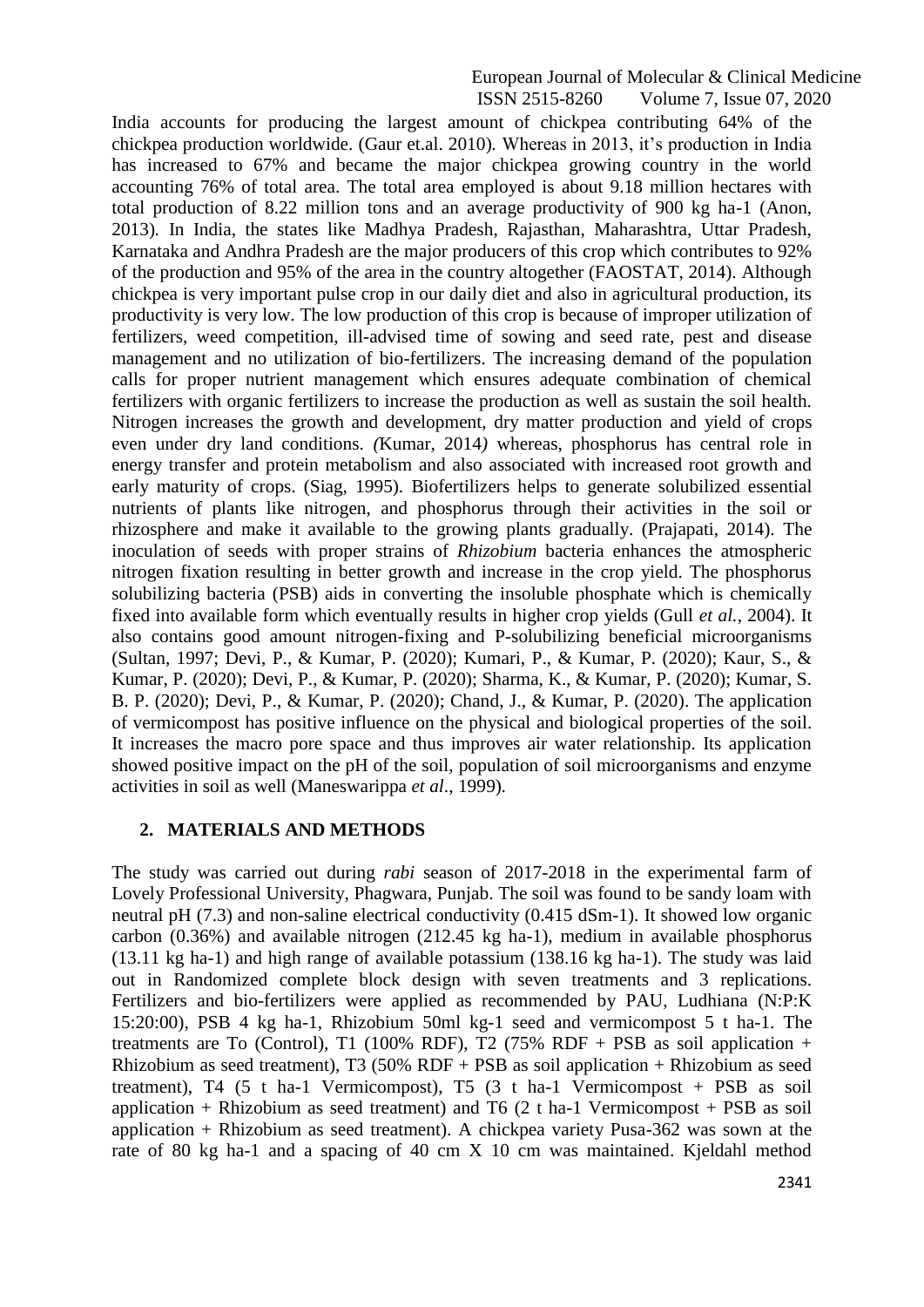(Subbiah and Asija (1956), Spectrophotometer method (Olsen *et. al* 1982) and Flame photometric method (Jackson, 1973). was used to estimate total nitrogen, phosphorus and potassium respectively.

The nutrient uptake of chickpea seed and stover was calculated by using the formula:

Nutrient uptake by seed (kg ha-1)= Nutrient content of seed (%) x seed yield (kg ha-1)/100 Nutrient uptake by stover (kg ha-1) = Nutrient content of stover  $(\%)$  x stover yield (kg ha-1)/100

The protein content of the chickpea seed was determined by multiplying Nitrogen content of seed (%) with the conversion factor of 6.25 as given by (Gupta *et al.,* 1972).

#### *Statistical Analysis*

Experimental data were analyzed by using Randomized Complete Block Design (RCBD). The significant difference of the experimental data was tested by 'F' test. The standard error mean (S.Em) and critical difference (CD) were analyzed at 5% ( $p \le 0.05$ ) level of significance. The mean value of the collected data from each individual plot was subjected to analysis of variance (ANOVA) and the data were analyzed with the help of SPSS statistical software. The differences among the treatments which were non-significant are denoted as NS.

# **3. RESULT AND DISCUSSION**

# *Effect on seed yield, stover yield and protein content*

The data obtained from the study as presented in Table 1 revealed that fertilizing chickpea with different doses of inorganic and organic fertilizers and bio-fertilizers had significant effect of seed yield, stover yield and protein content of the chickpea seed.

| <b>Treatments</b> | Seed yield (kg ha-1) | Stover yield (kg ha-1) | Protein content $(\% )$ |
|-------------------|----------------------|------------------------|-------------------------|
| T <sub>0</sub>    | 966.04c              | 1916.66d               | 17.62d                  |
| T <sub>1</sub>    | 1287.03a             | 2370.37a               | 19.62a                  |
| T <sub>2</sub>    | 1348.75a             | 2324.07ab              | 19.28ab                 |
| T <sub>3</sub>    | 1256.16a             | 2222.22c               | 18.66bc                 |
| T <sub>4</sub>    | 1240.73a             | 2250bc                 | 18.71bc                 |
| T <sub>5</sub>    | 1228.39ab            | 2194.44c               | 18.08cd                 |
| T <sub>6</sub>    | 1120.36b             | 2157.40c               | 17.87d                  |
| S.Em <sub>±</sub> | 39.723               | 24.544                 | 0.131                   |
| C.D.              | 123.753              | 76.466                 | 0.407                   |
| C.V.              | 5.701                | 1.926                  | 1.221                   |

Table 1: Influence of fertilizer levels and bio-fertilizers on seed yield, stover yield and protein content.

The highest seed yield  $(1348.75 \text{ kg} \text{ ha-1})$  was recorded in T2  $(75\% \text{ RDF} + \text{PSB} \text{ as soil})$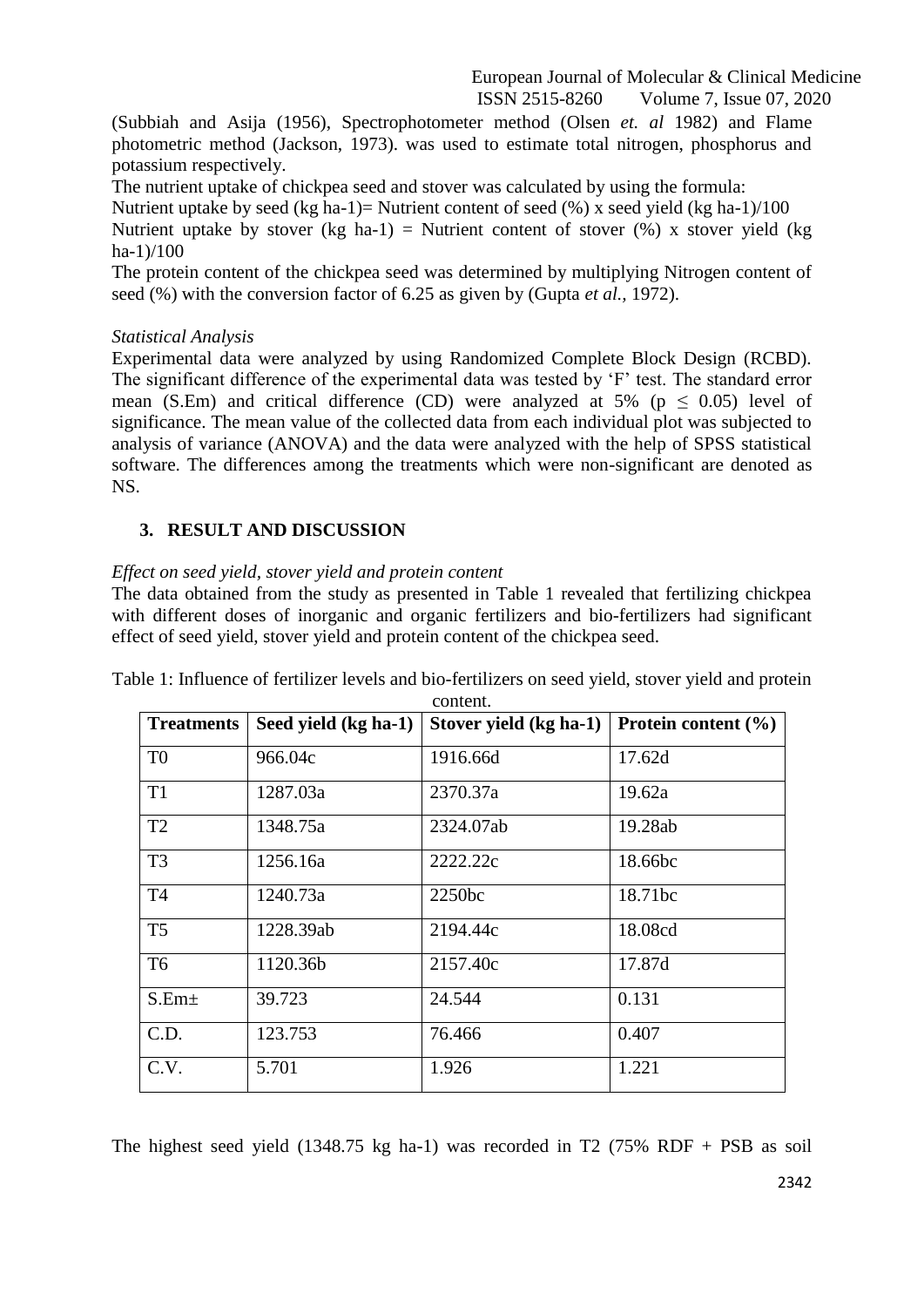application + Rhizobium as seed treatment) which remained at par with T1 (100% RDF) (1287.03 kg ha-1). Similar findings were reported by Kumar,2014 where he stated that higher yield can be achieved by fertilizing chickpea crop @ 75% RDF along with *Rhizobium* and PSB both as seed treatment or *Rhizobium* as seed treatment + PSB as soil application or *Rhizobium* as seed treatment + VAM

as soil application. Better growth performance of the crop gives higher values of yield attributing characters which results into higher seed yield enhancing the development of sink under higher level of fertilizers. Seed yield is the combined effect of all the yield attributing characters such as pods plant-1 and seeds pod-1 etc. and increase of all these factors will directly increase the seed yield (Patidar, 2016). A reversed result was observed in case of stover yield and protein content where T1 showed slightly higher numbers than T2. The highest stover yield recorded in the study was 2370.37 kg ha-1 which stood superior to T2 whose value was 2324.07 kg ha-1. It is clear that T1 was at par with T2. Application of inorganic fertilizer and bio-fertilizers helps provide the plant with necessary N and P component that helps in the process of better photosynthetic efficiency per unit chlorophyll enhancing the metabolic rate, cell division and cell elongation, root elongation, leaf expansion for a faster plant growth which increase in the growth and yield attributing features of the plant increasing the stover yield as well (Tisdale *et al.,* 1993). Similar results were also reported by (Singh *et al.,* 2007) on *kharif* cowpea. Similarly higher percentage of protein content was recorded in T1 (19.62%) against T2 (19.28%) and the lowest was recorded in T0.The higher protein content with these level of fertilizers could be due to more availability of N and P to crop which enhances the content and uptake of NPK both in seed and stover and this eventually increases the protein content of the seed (Kumar *et al.,* 2014; Kumar, P. (2019); Kumar, D., Rameshwar, S. D., & Kumar, P. (2019); Dey, S. R., & Kumar, P. (2019); Kumar et al. (2019); Dey, S. R., & Kumar, P. (2019); Kumar, P., & Pathak, S. (2018); Kumar, P., & Dwivedi, P. (2018); Kumar, P., & Pathak, S. (2018)).

#### *Effect on nutrient content of chickpea seed and stover (%)*

The nutrient content of chickpea seeds and stover showed significant results on various fertilizer levels and bio-fertilizer inoculation. The study revealed that application of 100% RDF (T1) significantly gave higher values of nutrient content in both seed and stover : N (3.13%) (1.21%), P (0.68%) (0.19), K (0.69%) (1.34%). However, there was not much difference between the values obtained from T1 and T2 (75% RDF + PSB as soil application + Rhizobium as seed treatment) as they remained at par and gave results very close to each other. The control receiving no treatment revealed the lowest values in terms of nutrient content both in seed and stover. Similar result was reported by Gangwar and Dubey (2012) where highest values in nutrient content was observed with application of 100 % RDF and inoculation with bio-fertilizers and he has concluded that the application of Rhizobium and soil application of PSB might have increased the nitrogen fixation resulting in better availability phosphorus which have increased their productivity (Kumar et al.,2018; Kumar, P., & Hemantaranjan, A. (2017); Dwivedi, P., & Prasann, K. (2016). Kumar, P. (2014); Kumar, P. (2013); Kumar et al. (2013); Prasann, K. (2012); Kumar et al. (2011); Kumar et al. (2014).

Table 2: Effect of fertilizer levels and bio-fertilizers on N,P,K content by chickpea seeds and

stover.

| <b>Treatments</b> | N content $(\% )$ | P2O5 content $\left(\frac{9}{6}\right)$   K2O content $\left(\frac{9}{6}\right)$ |  |
|-------------------|-------------------|----------------------------------------------------------------------------------|--|
|                   |                   |                                                                                  |  |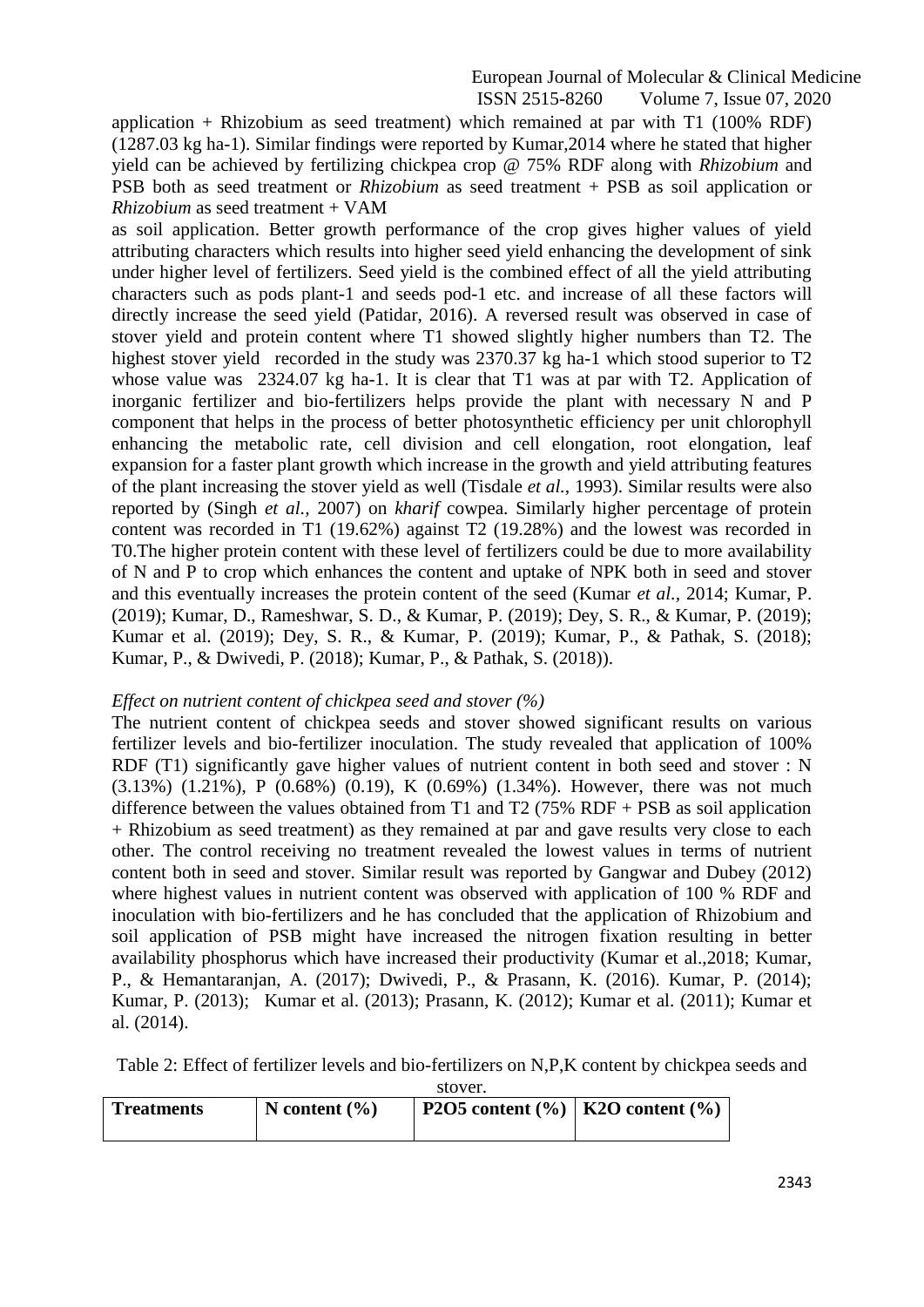| <b>Seed</b>       | <b>Stover</b>      |                    | <b>Seed</b>        | <b>Stover</b> | <b>Seed</b>         | <b>Stover</b> |
|-------------------|--------------------|--------------------|--------------------|---------------|---------------------|---------------|
| T <sub>0</sub>    | 2.81d              | 0.74c              | 0.49e              | 0.14c         | 0.57d               | 1.17d         |
| T <sub>1</sub>    | 3.13a              | 1.21a              | 0.68a              | 0.19a         | 0.69a               | 1.34a         |
| T <sub>2</sub>    | 3.08ab             | 1.16ab             | 0.66a              | 0.18ab        | 0.67a               | 1.32ab        |
| T <sub>3</sub>    | 2.98 <sub>bc</sub> | 1.10 <sub>bc</sub> | 0.59 <sub>bc</sub> | $0.17$ bc     | 0.61bc              | 1.27bc        |
| T <sub>4</sub>    | 2.99 <sub>bc</sub> | 1.12bc             | 0.63 <sub>b</sub>  | 0.16cd        | 0.62 <sub>b</sub>   | 1.27bc        |
| T <sub>5</sub>    | 2.89cd             | 1.06c              | 0.56cd             | 0.17bc        | 0.60 <sub>bcd</sub> | 1.26c         |
| T <sub>6</sub>    | 2.85d              | 0.85d              | $0.53$ de          | $0.15$ de     | 0.58cd              | 1.18d         |
| S.Em <sub>±</sub> | 0.020              | 0.009              | 0.008              | 0.000         | 0.002               | 0.002         |
| C.D.              | 0.063              | 0.027              | 0.025              | 0.000         | 0.006               | 0.006         |
| C.V.              | 1.189              | 1.449              | 2.340              | 0.089         | 0.496               | 0.277         |

*Effect on nutrient uptake of chickpea seed and stover (kg ha-1)* 

As per the results obtained from this study, it is observed that various dose of fertilizers and bio-fertilizer inoculation greatly influence the nutrient uptake by the chickpea seed and stover. Significantly maximum values for nutrient (N,P,K: 41.55, 8.97, 9.05 kg ha-1) uptake by seeds were recorded in 75% RDF + PSB as soil application + Rhizobium as seed treatment which was closely followed by 100% RDF with N,P,K uptake of 40.36, 8.75 and 8.96 respectively. The results of the study pertaining to nutrient uptake by chickpea stover were opposite to the nutrient uptake by chickpea seeds. The maximum N, P, K uptake was observed to be 28.73 kg ha-1, 4.65 kg ha-1, and 31.91 kg ha-1 respectively which was obtained from T1 and it remained at par with

T2 with 27.15, 4.34 and 36.90 kg ha-1 N,P,K uptake. The lowest nutrient uptake was recorded in T0 plot receiving no fertilization. Significantly higher values in these treatments being higher than control could be because of the addition of these fertilizers causing the accumulation of NPK in the soil (Patel, 2013) and application of organic fertilizer that provides a favorable environment for microbial activity which might have reflected in the nutrient increase in soil (Patel *et al.,* 2016).The increased in nutrient uptake could be the result of inoculation Rhizobium (Alagawadi and Gaur, 1998). Increase in NPK content and uptake could also be due to dual application of bio-fertilizers (Rhizobium and PSB) that might have increase due to higher mobilization of these nutrients (Patel *et al.,* 2016). These results were in agreement with the findings of (Reddy *et al*., 2007), (Sahay *et al*., 2011), and (Tanwar *et al.,* 2010)

Table 3. Effect of fertilizer levels and bio-fertilizers on N, P, K uptake by chickpea seeds and stover.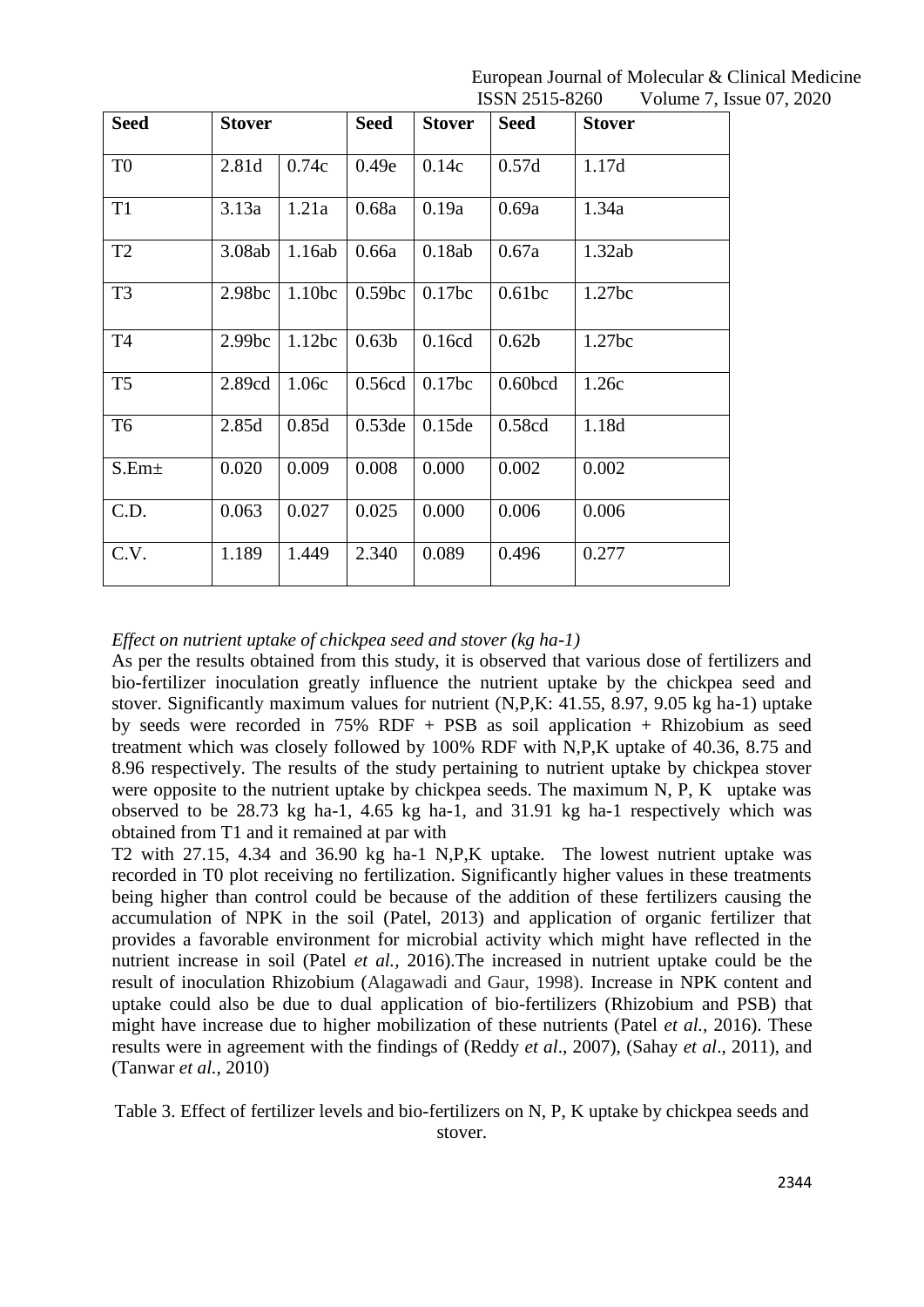| <b>Treatments</b> | N uptake (kg ha-1) |             | P2O5 uptake (kg ha-1) |       |             | K2O<br>uptake<br>$\left(\frac{\mathbf{k}}{2}\right)$<br>$ha-1$ |
|-------------------|--------------------|-------------|-----------------------|-------|-------------|----------------------------------------------------------------|
| <b>Seed</b>       | <b>Stover</b>      | <b>Seed</b> | <b>Stover</b>         |       | <b>Seed</b> | <b>Stover</b>                                                  |
| T <sub>0</sub>    | 27.18e             | 14.11f      | 4.74c                 | 2.81e | 5.51d       | 25.55d                                                         |
| <b>T1</b>         | 40.36ab            | 28.73a      | 8.75a                 | 4.65a | 8.96a       | 31.91a                                                         |
| T <sub>2</sub>    | 41.55a             | 27.15b      | 8.97a                 | 4.34b | 9.05a       | 30.90a                                                         |
| T <sub>3</sub>    | 37.40bc            | 24.43d      | 7.44bc                | 3.91c | 7.69b       | 28.36b                                                         |
| <b>T4</b>         | 37.08bc            | 25.22c      | 7.85b                 | 3.74c | 7.77b       | 28.60b                                                         |
| T <sub>5</sub>    | 35.51c             | 23.26d      | 6.87c                 | 3.87c | 7.36b       | 27.64b                                                         |
| T <sub>6</sub>    | 31.99d             | 18.43e      | 5.96d                 | 3.36d | 6.49c       | 25.56c                                                         |
| S.Em±             | 1.127              | 0.280       | 0.205                 | 0.046 | 0.220       | 0.316                                                          |
| C.D.              | 3.511              | 0.873       | 0.638                 | 0.143 | 0.685       | 0.985                                                          |
| C.V.              | 5.441              | 2.104       | 4.907                 | 2.089 | 5.044       | 1.960                                                          |

# **4. CONCLUSION** :

The present findings of this research revealed that application of various fertilizers and bio-fertilizers showed positive influence on seed and stover yield, protein content of the seed, and also N,P,K content and uptake by seed and stover. Since the application of  $75\%$  RDF + PSB as soil application + Rhizobium as seed treatment showed at par results with 100% RDF it is advisable to use the first treatment so as to reduce the excessive use of inorganic fertilizers. The application of bio-fertilizers has beneficial effects on maintaining nutrient status of the soil as it increases the available nitrogen and phosphorus of the soil.

# **REFERENCES**

- [1] Alagawadi, A. R., & Gaur, A. C. (1988). Associative effect of Rhizobium and phosphate-solubilizing bacteria on the yield and nutrient uptake of chickpea. *Plant and Soil*, *105*(2), 241-246.
- [2] Anonymous (2014) www.FAOSTAT.com
- [3] Anonymous, (2009). Indian Institute of Pulses Research, Kanpur, *Annual Report*. pp. 43-45.
- [4] Anonymous, (2013). Statistical year book, India 2013. Ministry of statistics and programme implementation. http://mospi.nic.in/Mospi\_New/upload/SYB2013/index1.html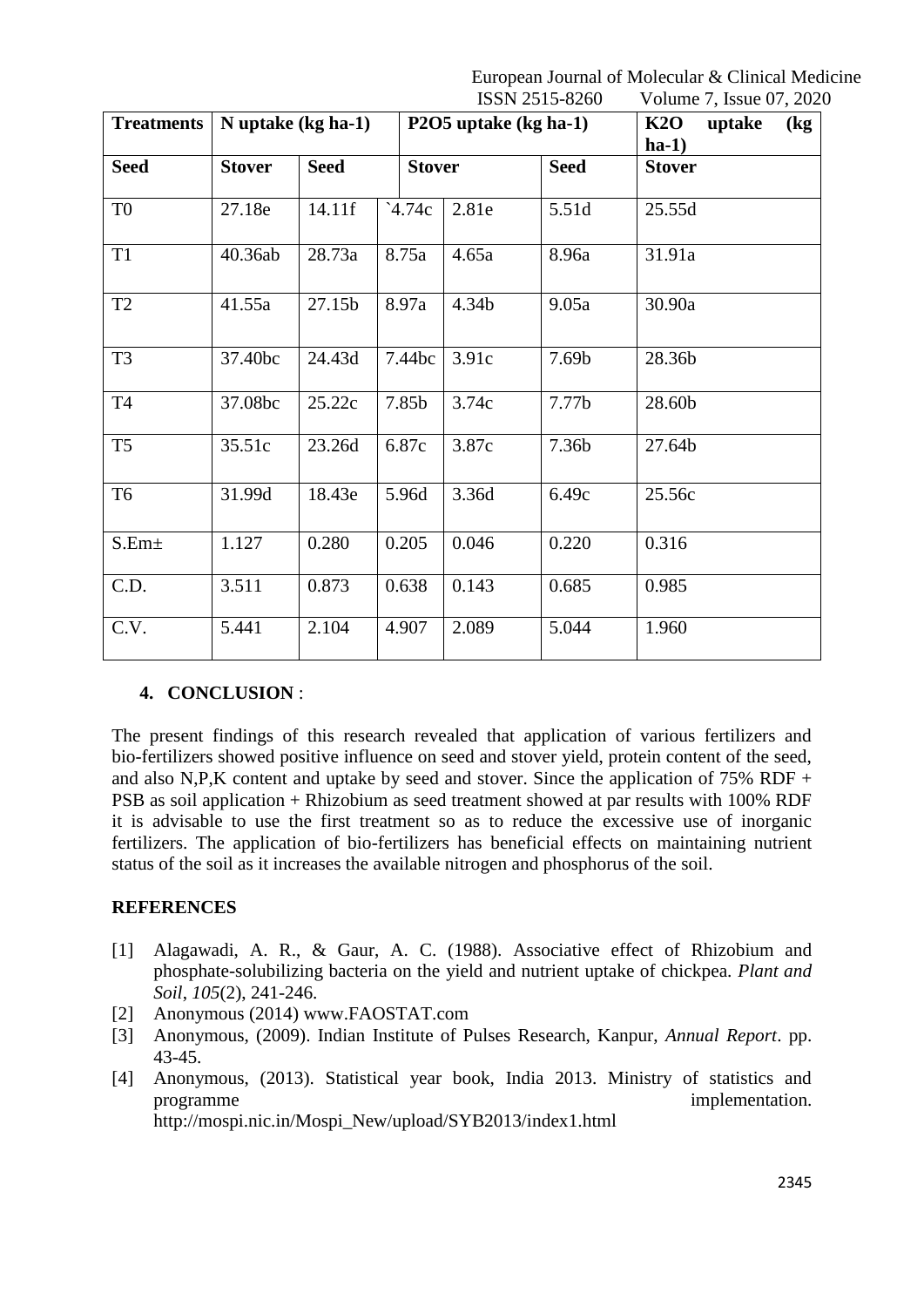- [5] Gangwar, S., & Dubey, M. (2012). Effect on N and P uptake by chickpea (Cicer arietinum L.) as influenced by micronutrients and biofertilizers. *Legume Research: An International Journal*, *35*(2).
- [6] Gaur, P. M., Tripathi, S., Gowda, C. L., Ranga Rao, G. V., Sharma, H. C., Pande, S., & Sharma, M. (2010). *Chickpea seed production manual.*
- [7] Gull, M., Hafeez, F. Y., Saleem, M., & Malik, K. A. (2004). Phosphorus uptake and growth promotion of chickpea by co-inoculation of mineral phosphate solubilising bacteria and a mixed rhizobial culture. *Australian Journal of Experimental Agriculture*, *44*(6), 623-628
- [8] Gupta, B. R., Pathak, R. K., Bhan, S., & Singh, A. (1972). Effect of NPK on yield, nutrient uptake and quality of toria (Brassica campestris Var. Toria T. 9). *Indian journal of agronomy*.
- [9] Jackson, M. L. (1973). Methods of chemical analysis. *Prentic Hall., EngleWood Cliffs, NTJ*.
- [10] Kumar, D. (2014). Production potential of chickpea (Cicer arietinum L.) as influenced by graded levels of fertilizers and biofertilizers under South Gujarat condition (*Doctoral dissertation, Agronomy Dept., NM College of Agriculture, Navsari Agricultural University, Navsari).*
- [11] Kumar, R. (2017). Integrated Nitrogen Management in Sorghum [*Sorghum bicolor* (L.) Moench] and its Residual Effect on Chickpea *(Doctoral dissertation, MPUAT, Udaipur).*
- [12] Maheswarappa, H. P., Nanjappa, H. V., & Hegde, M. R. (1999). Influence of organic manures on yield of arrowroot, soil physico-chemical and biological properties when grown as intercrop in coconut garden. *Annals of Agricultural Research*, *20*(3), 318-323.
- [13] Olsen, S. L... Sommers, L. E. 1982. Phosphorus In:A.C. Page (ed). Methods of soil analysis, part 2. 2nd ed.. *Agron. Monogr. No. 9, ASA and SSSA. Madison WI*. pp: 403-427.
- [14] Patel, A. R. (2011). Effect of vermicompost, diammonium phosphate and zinc sulphate on yiled and quality of chickpea *(Cicer arietinum L.).* (*Doctoral dissertation, Anand Agricultural University, Anand).*
- [15] Patel, D. D., Patel, T. U., & Patel, H. M. (2016). International Journal of Appl. work, 2(2)
- [16] Patel, R., Mahato, A. R., Kumar, V. V., & Asari, R. V. (2013). Status of the medicinal plants in Tharawada-Gandher Reserve Forest of Kachchh, Gujarat and the ethno-medicinal practices of local community. *Journal of Medicinal Plants*, *1*(4).
- [17] Patidar, S. (2016). Performance of Kabuli Chickpea Genotypes (*Cicer kabulium*) with Nutrient Management Practices *(Doctoral dissertation, RVSKVV, Gwalior, MP)*
- [18] Prajapati, B. (2014). Integrated phosphorus management in chickpea (Cicer arietinum L.) (Doctoral dissertation, Agronomy Dept., NM College of Agriculture, Navsari Agricultural University, Navsari).
- [19] Reddy, S. R., Reddy, V. C., Parama, V. R. R., & Pampa, S. (2007). Effect of sewage sludge, urban compost and FYM on juice quality and soil nutrient status of sweet sorghum (*Sorghum bicolor* (L.) Moench). *Journal of Soils and Crops*, *17*(1), 30-34.
- [20] Sahay, R., Chandra, R., Kumar, S., & Upadhyay, R. K. (2011). Influence of Rhizobacteria on the performance of urdbean (*Vigna mungo*)-Rhizobium symbiosis. *Crop Research*, *42*(1to3), 90-93.
- [21] Siag, R. K. (1995). Response of kabuli chickpea (*Cicer arietinum*. L) genotypes to phosphorus. *Indian Journal of Agronomy*, *40*(3), 431-433.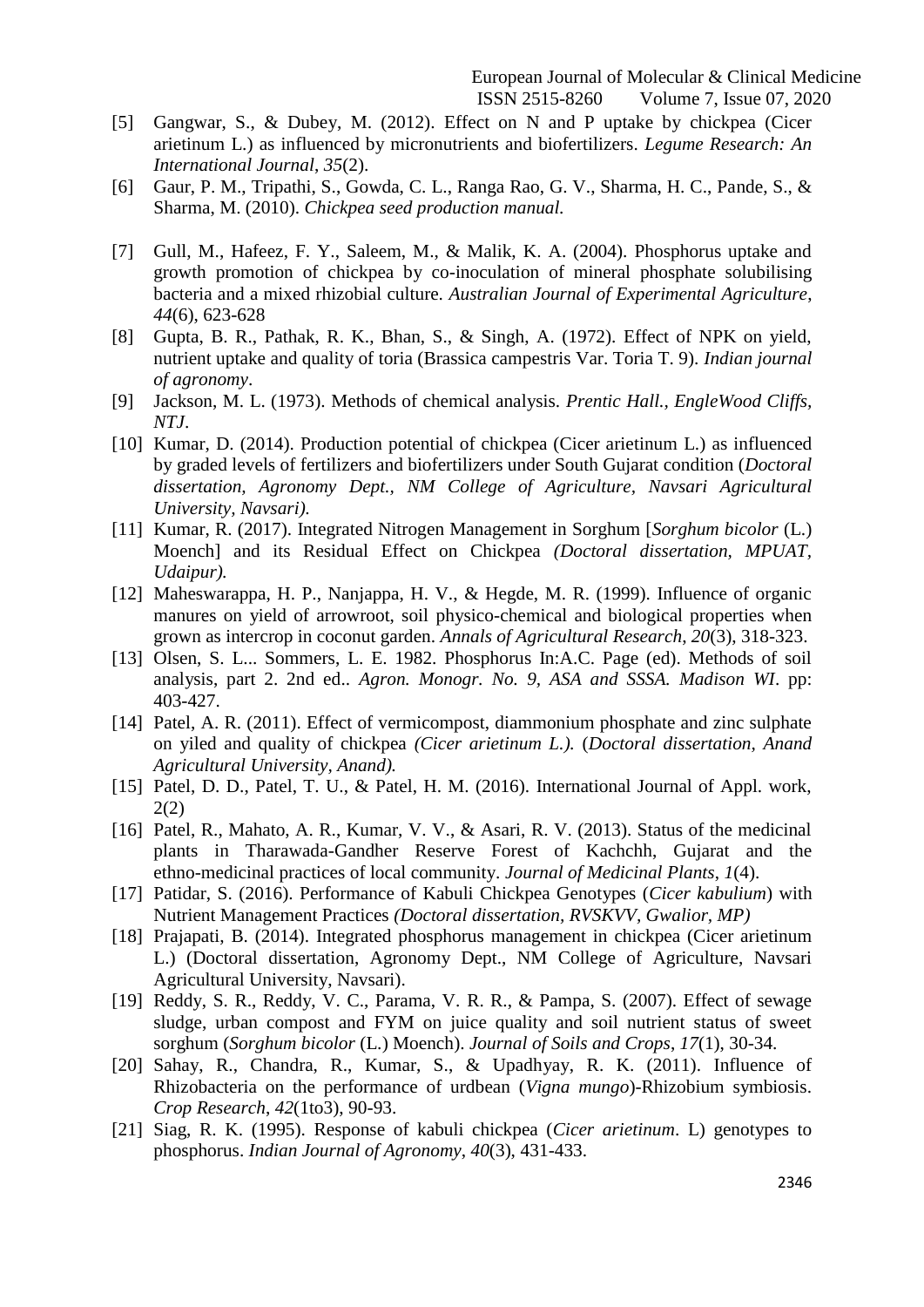- [22] Singh, A. K., Tripathi, P. N., & amp; Singh, R. O. O. M. (2007). Effect of Rhizobium inoculation, nitrogen and phosphorus levels on growth, yield and quality of kharif cowpea [*Vigna unguiculata* (L.) Walp.]. *Crop Research-Hisar*-, 33(1/3), 71.
- [23] Subbiah. B.Y. and Asija, C.L. (1956). A rapid procedure for the estimation of available nitrogen in soil. *Curr. Sci.,* 25:258-60.
- [24] Sultan, A. I. (1997). Vermicology The Biology of Earthwarms.Pp. 47-57.
- [25] Tanwar, S. P. S., Rokadia, P., & Singh, A. K. (2010). Productivity, nutrient balance and economics of kabuli chickpea (*Cicer kabulium*) as influenced by integrated nutrient management. *Indian Journal of Agronomy*, *55*(1), 51.
- [26] Tisdale, S. L., Nelson, W. L., Beaton, J. D., & Havlin, J. L. (1993). Soil Fertility and Fertilizers. Prentice Hall. *New Jersey*.
- [27] ChitraMani, P. K. (2020). Evaluation of antimony induced biochemical shift in mustard. Plant Archives, 20(2), 3493-3498.
- [28] Sharma, M., & Kumar, P. (2020). Biochemical alteration of mustard grown under tin contaminated soil. Plant Archives, 20(2), 3487-3492.
- [29] Chand, J., & Kumar, P. (2020). Yield attribute shift of mustard grown under cadmium contaminated soil. Plant Archives, 20(2), 3518-3523.
- [30] Naik, M., & Kumar, P. (2020). Role of growth regulators and microbes for metal detoxification in plants and soil. Plant Archives, 20(2), 2820-2824.
- [31] Kumar, P., & Naik, M. (2020). Biotic symbiosis and plant growth regulators as a strategy against cadmium and lead stress in chickpea. Plant Archives, 20(2), 2495-2500.
- [32] Kumar, P., & Dwivedi, P. (2020). Lignin estimation in sorghum leaves grown under hazardous waste site. Plant Archives, 20(2), 2558-2561.
- [33] Devi, P., & Kumar, P. (2020). Concept and Application of Phytoremediation in the Fight of Heavy Metal Toxicity. Journal of Pharmaceutical Sciences and Research, 12(6), 795-804.
- [34] Kumari, P., & Kumar, P. (2020). Trichoderma fungus in mitigation of rhizosphere arsenic: with special reference to biochemical changes. Plant Archives, 20(2), 3512-3517.
- [35] Kaur, S., & Kumar, P. (2020). Ameliorative effect of trichoderma, rhizobium and mycorrhiza on internodal length, leaf area and total soluble protein in mung bean (Vigna radiata [L.] R. Wilazek) under drought stress. Journal of Pharmacognosy and Phytochemistry, 9(4), 971-977.
- [36] Devi, P., & Kumar, P. (2020). Effect of bioremediation on internodal length and leaf area of maize plant cultivated in contaminated soil with chromium metal. Journal of Pharmacognosy and Phytochemistry, 9(4), 1408-1413.
- [37] Sharma, K., & Kumar, P. (2020). Mitigating the effect of biofertilizers on morphological and biochemical level in pearl millet grown under mercury toxicity. Journal of Pharmacognosy and Phytochemistry, 9(4), 955-961.
- [38] Kumar, S. B. P. (2020). Salinity stress, its physiological response and mitigating effects of microbial bio inoculants and organic compounds. Journal of Pharmacognosy and Phytochemistry, 9(4), 1397-1303.
- [39] Devi, P., & Kumar, P. (2020). Enhancement effect of biofertilizers on germination percentage and plant height in maize grown under chromium toxic soil. Journal of Pharmacognosy and Phytochemistry, 9(4), 702-707.
- [40] Chand, J., & Kumar, P. (2020). Biochemical shift of mustard grown under cadmium contaminated soil. Journal of Pharmacognosy and Phytochemistry, 9(3), 178-183.